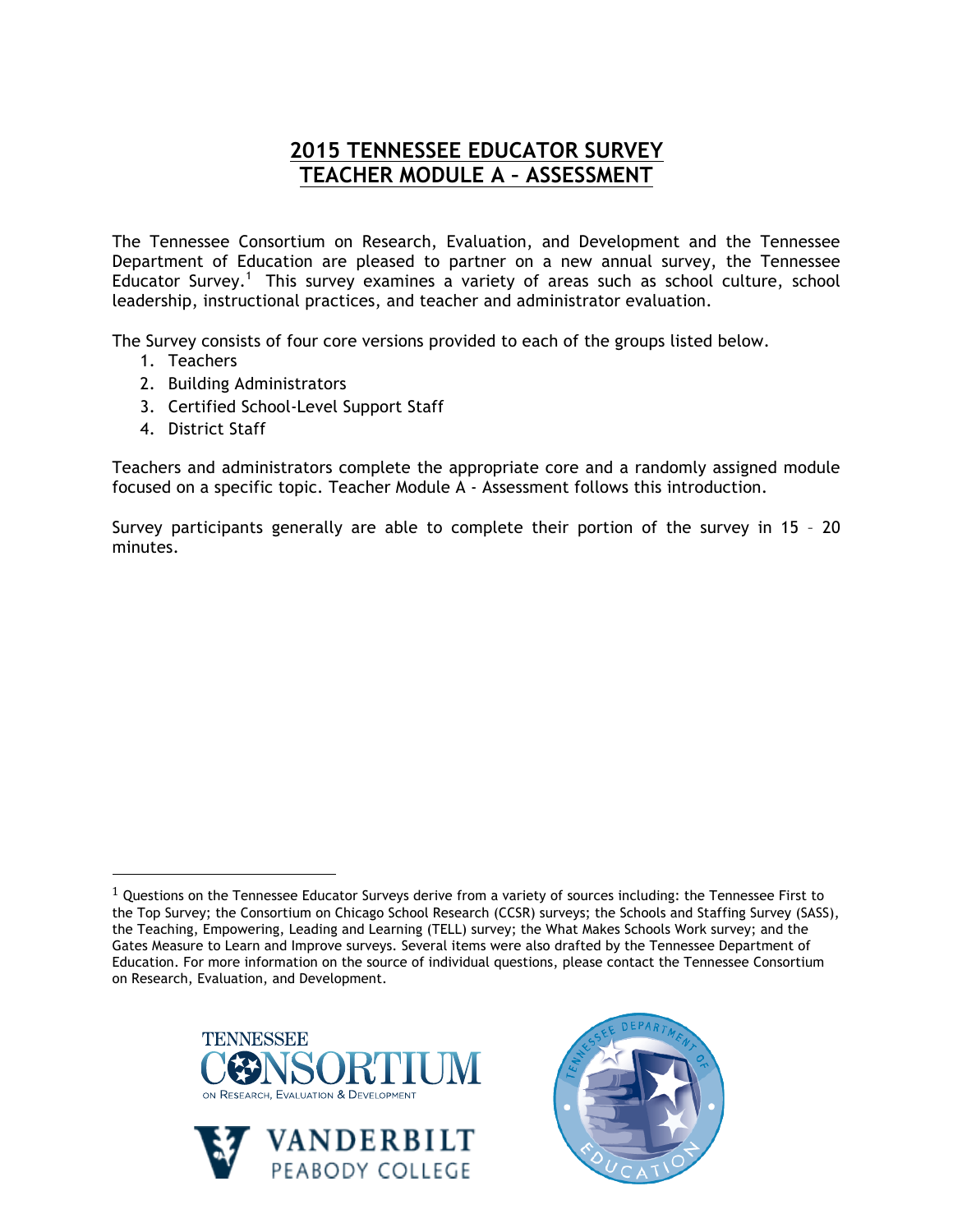# **2015 TENNESSEE EDUCATOR SURVEY – TEACHER SURVEY MODULES**

#### **Teacher Module A - Assessment**

This section of the survey solicits your perceptions and experiences with different types of assessments. These assessment types are defined below.

Statewide Standardized Exams – Assessments mandated by state law and/or the Tennessee Department of Education (e.g. TCAP or EOC)

Benchmark Assessments (either district or vendor created) – Assessments intended to monitor students' progress toward meeting grade level or course expectations in one or more subjects. These assessments generally are administered at regular intervals during the school year.

Other General Assessments – Any other general assessment your district or school administers, for example the DIBELS reading exam for young children, EXPLORE/PLAN/ACT, etc.

Teacher Developed Assessments – Student quizzes, tests, and assignments that teachers created. Tests or quizzes constructed by teachers using test item banks or items and / or homework assignments from teacher editions of textbooks also should be considered teacherdeveloped assessments.

Embedded Informal Assessments – Questions asked and activities completed as a regular part of instruction that allow students to demonstrate their grasp of material without completing a scored test, quiz, or other assignment.





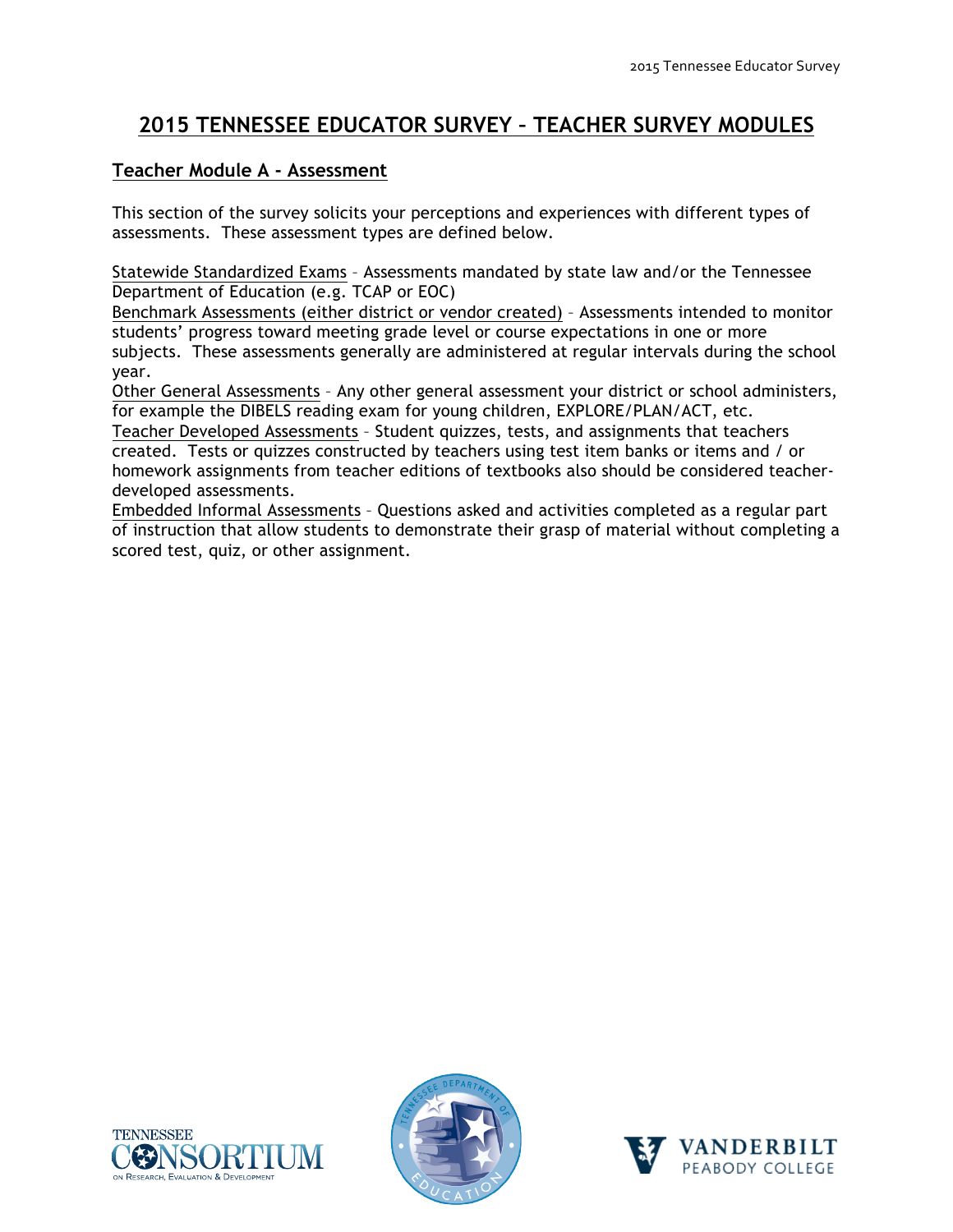|    |                                                                                                         | Statewide<br>Standardized | Benchmark<br>Assessments | Other<br>General | Teacher<br>Developed    | Embedded<br>Informal |
|----|---------------------------------------------------------------------------------------------------------|---------------------------|--------------------------|------------------|-------------------------|----------------------|
|    |                                                                                                         | Exams                     |                          | Assessments      | Assessments             | Assessments          |
| a. | Determine my<br>students'<br>knowledge before<br>beginning<br>instruction                               | 1                         | $\overline{2}$           | $\mathbf{3}$     | $\overline{\mathbf{4}}$ | 5                    |
| b. | Identify topics<br>requiring more or<br>less emphasis in<br>instruction                                 | 1                         | $\overline{2}$           | $\mathbf{3}$     | 4                       | 5                    |
|    | c. Set learning goals<br>for individual<br>students                                                     | 1                         | $\overline{2}$           | $\mathbf{3}$     | $\overline{\mathbf{4}}$ | 5                    |
|    | d. Assign or reassign<br>students to groups<br>within my class                                          | 1                         | $\overline{2}$           | $\mathbf{3}$     | $\overline{\mathbf{4}}$ | 5                    |
|    | e. Identify individual<br>students who<br>need additional<br>assistance                                 | 1                         | $\overline{2}$           | $\mathbf{3}$     | $\overline{\mathbf{4}}$ | 5                    |
| f. | Develop<br>recommendations<br>for tutoring or<br>other educational<br>support services                  | 1                         | $\overline{2}$           | $\mathbf{3}$     | $\overline{4}$          | 5                    |
| g. | Determine my<br>students' progress<br>toward district<br>benchmarks                                     | $\mathbf{1}$              | $\overline{2}$           | $\mathbf{3}$     | $\overline{4}$          | 5                    |
| h. | Determine my<br>students' progress<br>toward standards                                                  | 1                         | $\overline{2}$           | $\mathbf{3}$     | $\overline{4}$          | 5                    |
| i. | Assign student<br>grades                                                                                | 1                         | $\mathbf{2}$             | $\mathbf{3}$     | 4                       | 5                    |
| j. | Communicate<br>student progress<br>to parents                                                           | 1                         | $\overline{2}$           | 3                | 4                       | 5                    |
| k. | Identify areas<br>where I need to<br>strengthen my<br>content<br>knowledge or<br>teaching skills        | 1                         | $\mathbf{2}$             | $\mathbf{3}$     | 4                       | 5                    |
| t. | <b>Discuss teaching</b><br>and learning with<br>my teaching team<br>or other teachers,<br>coaches, etc. | 1                         | $\overline{2}$           | $\mathbf{3}$     | 4                       | 5                    |

### T-A1. Which types of assessments were used for which purposes? (Mark each that applies)





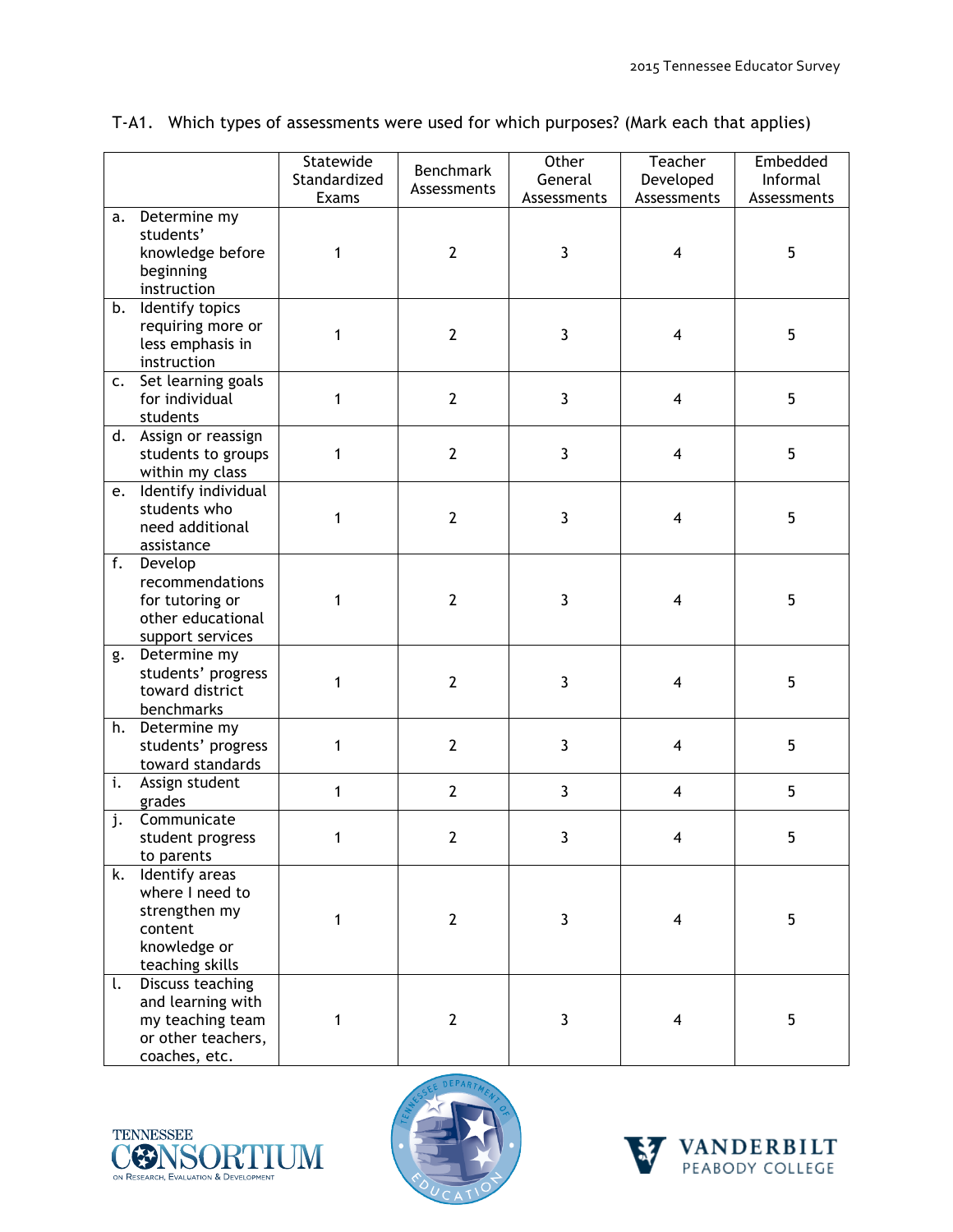|                                     | None | 1 to $3$<br><b>Hours</b> | 4 to 7<br><b>Hours</b> | 8 to 14<br>Hours | $15 - 25$<br>Hours | More than 25<br><b>Hours</b> |
|-------------------------------------|------|--------------------------|------------------------|------------------|--------------------|------------------------------|
| a. Statewide<br>standardized exams  |      | 2                        |                        |                  | 5                  | 6                            |
| b. Benchmark<br>assessments         |      | 2                        |                        |                  | 5                  |                              |
| c. Other general<br>assessments     |      | 2                        |                        |                  | 5                  | 6                            |
| d. Teacher developed<br>assessments |      | 2                        |                        |                  | 5                  | 6                            |
| e. Embedded informal<br>assessments |      |                          |                        |                  | 5                  | 6                            |

T-A2. Approximately how many hours during this school year (2014-2015) do you estimate your students spend on each of the following types of assessments in your classroom?

- T-A3. How much time did your typical student spend this year preparing for state assessments (e.g. taking practice tests, learning test-taking strategies, reviewing sample questions)?
	- a. Fewer than 5 class periods
	- b. 5-10 class periods
	- c. 10-20 class periods
	- d. More than 20 class periods
- T-A4. How much influence does each of the following have in deciding how you prepare students for state assessments?

|                                                    | Little or no<br>Influence | Some<br>Influence | A Great Deal of<br>Influence |
|----------------------------------------------------|---------------------------|-------------------|------------------------------|
| District superintendent<br>a.                      |                           |                   |                              |
| b. School principal                                |                           |                   |                              |
| My department head or my<br>$\mathsf{c}$ .<br>team |                           |                   |                              |
| Myself                                             |                           |                   |                              |





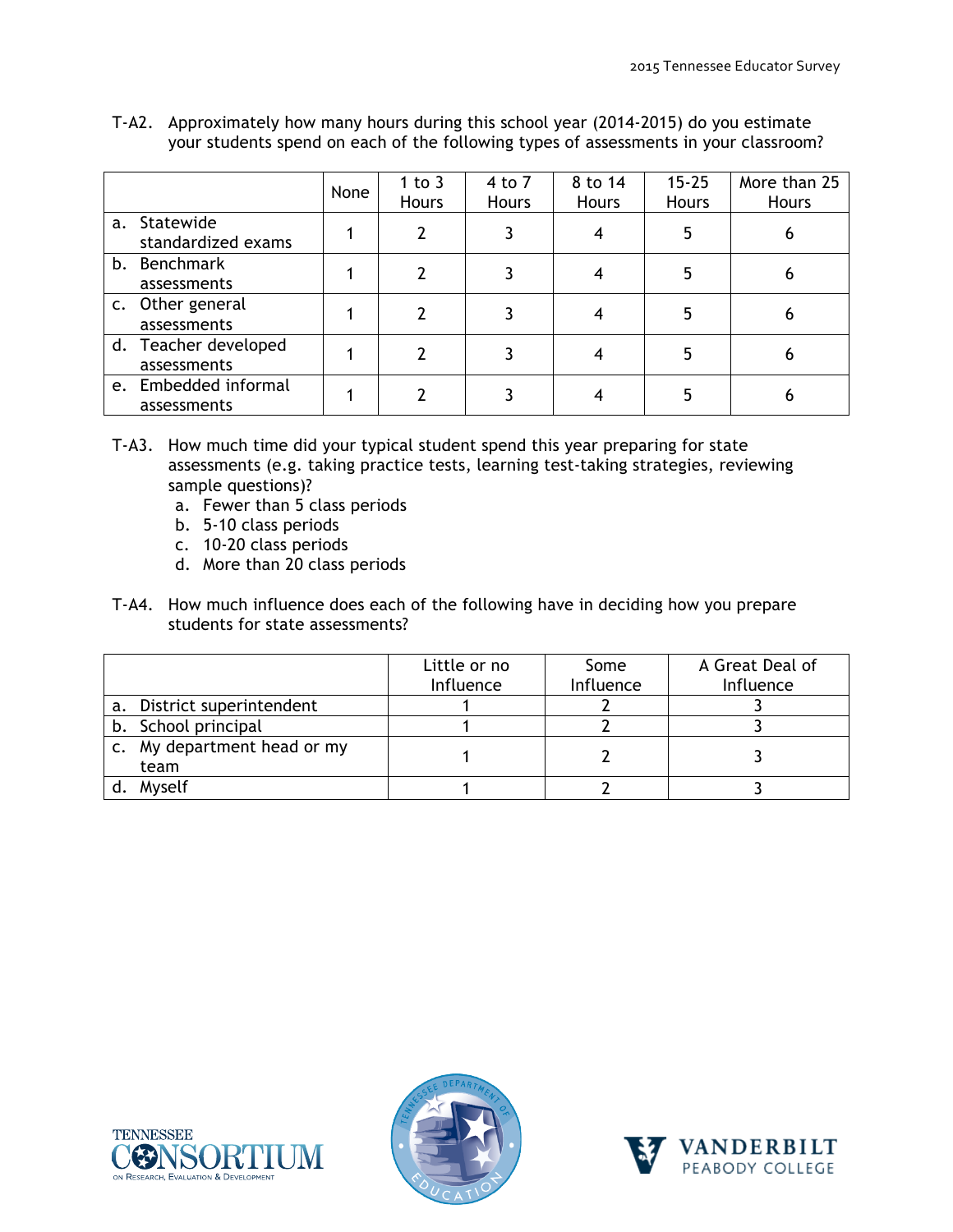|                                                                                                                                                                         | Strongly<br><b>Disagree</b> | <b>Disagree</b> | Agree | Strongly<br>Agree |
|-------------------------------------------------------------------------------------------------------------------------------------------------------------------------|-----------------------------|-----------------|-------|-------------------|
| a. I spend too much instructional time helping<br>students prepare for statewide standardized<br>exams.                                                                 |                             |                 |       |                   |
| b. My students spend too much time taking<br>statewide standardized exams.                                                                                              |                             |                 | 3     |                   |
| c. Overall, the benefits to my students from<br>statewide standardized exams are worth the<br>investment of time and effort.                                            |                             |                 |       |                   |
| d. I understand how to use results from statewide<br>standardized exams to improve my teaching.                                                                         |                             |                 | ٦     |                   |
| e. The results of statewide standardized exams<br>help me to determine if my students are<br>gaining the skills and knowledge necessary to<br>meet the state standards. |                             |                 |       |                   |

T-A5. Please indicate whether you agree or disagree with the following statements concerning statewide standardized exams.

T-A6. Please indicate whether you agree or disagree with the following statements concerning benchmark and other district-required assessments.

|    |                                                                                                                                                                  | Strongly<br><b>Disagree</b> | <b>Disagree</b> | Agree | Strongly<br>Agree |
|----|------------------------------------------------------------------------------------------------------------------------------------------------------------------|-----------------------------|-----------------|-------|-------------------|
| a. | I spend too much instructional time helping<br>students prepare for benchmark assessments.                                                                       |                             |                 | 3     |                   |
|    | b. My students spend too much time taking<br>benchmark assessments.                                                                                              |                             |                 | 3     |                   |
|    | c. Overall, the benefits to my students from<br>benchmark assessments are worth the<br>investment of time and effort.                                            |                             |                 |       |                   |
|    | d. I understand how to use results from<br>benchmark assessments to improve my<br>teaching.                                                                      |                             |                 |       |                   |
|    | e. The results of benchmark assessments help me<br>to determine if my students are gaining the<br>skills and knowledge necessary to meet the<br>state standards. |                             |                 | 3     |                   |